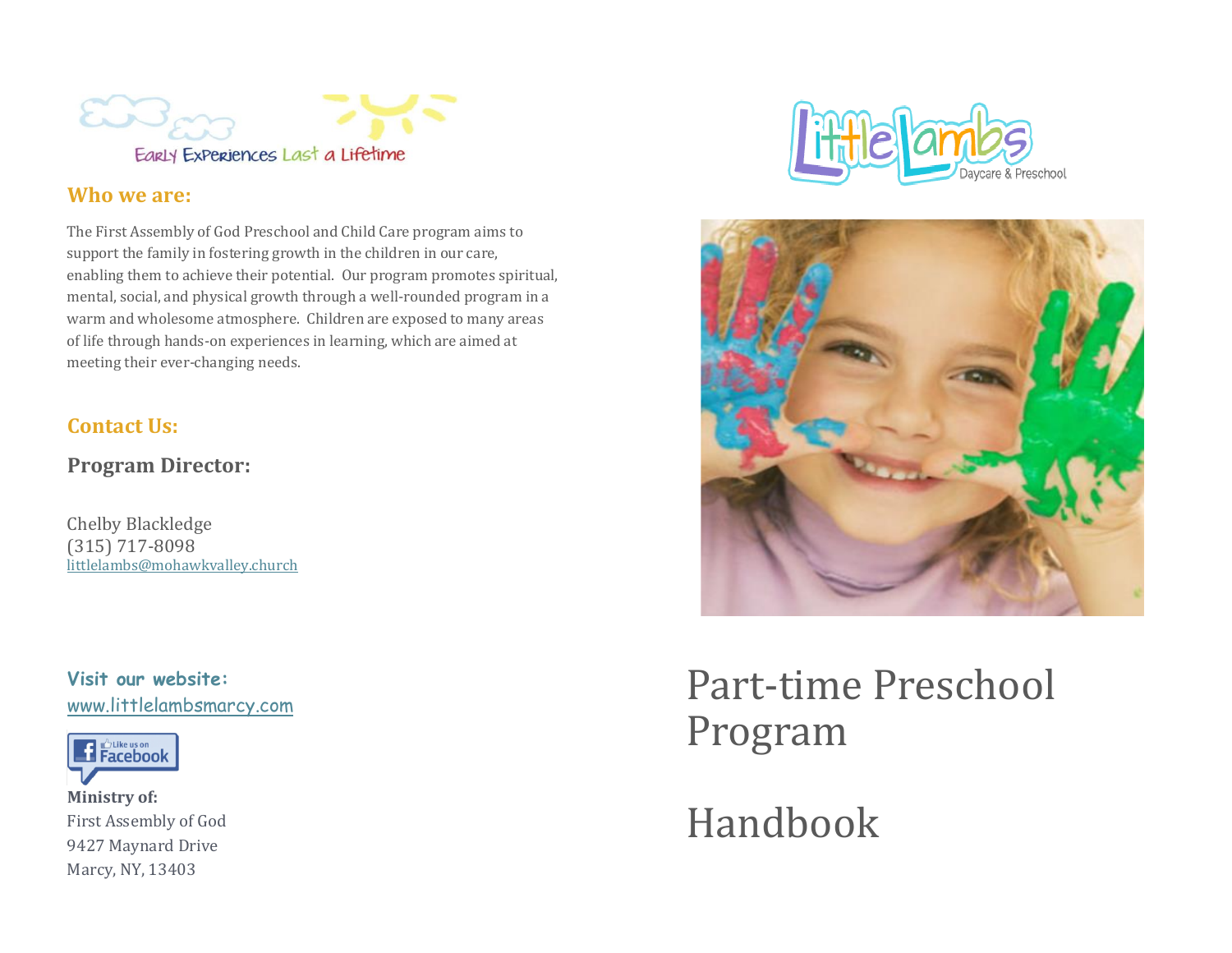

Our program instills important values that mirror the "Fruit of the Spirit" such as:

- Good manners, caring, sharing, patience, responsibility, as well as communication and teamwork.
- We believe children learn best through play, these are the times that Children will grow and discover the most! We emphasize dramatic play and hands-on learning activities to foster a highly interactive learning environment where children are challenged as they enjoy the learning process.
- Our students are loved and well cared for. They have a consistent schedule with high quality teachers which will ensure maximum growth in all areas of their emotional, spiritual, social, cognitive, physical, and creative selves.

**Heart of the Mission… Little Lamb's Preschool & Child Care** 

*To "Sow Seeds" of Love, Security and Stability, while planting seeds of faith. To create an environment where children thrive as they grow and develop. To provide a place where parents feel confident and assured that their children are safe and their lives are being enriched while in our care.*

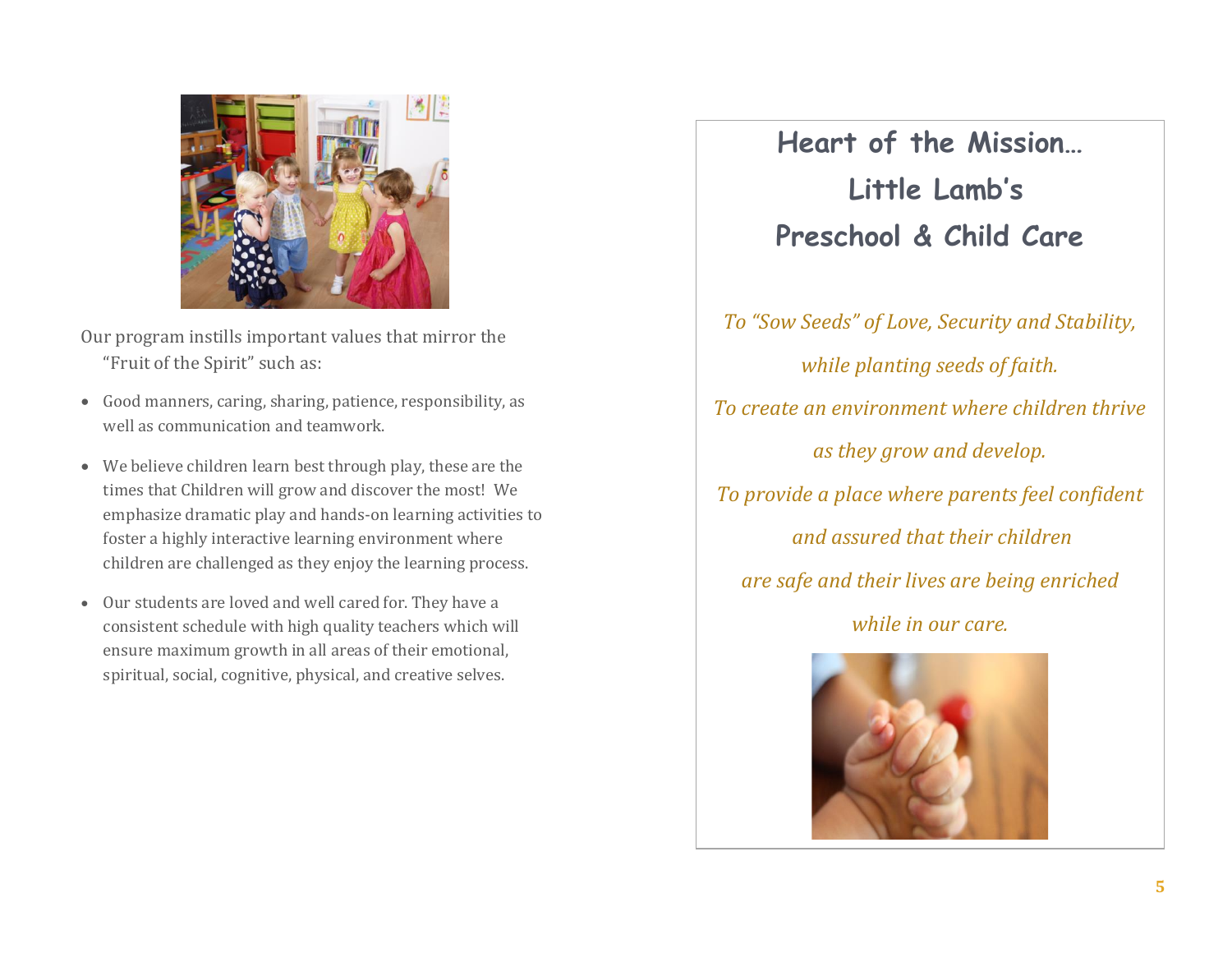### **SUPPLIES NEEDED FOR PRESCHOOL**

- 1. Backpack this is essential for school related items to be brought to and from school. (ex: show and tell items, books, and school papers, etc.)
- 2. A complete change of clothes to be kept in your child's backpack (socks, underwear, shirt, pants)
- 3. Weather appropriate outerwear.

### **FIELD TRIPS**

- Parents will provide transportation to and from this field trip and are required to attend.
- Parents will be notified, in advance, of the day, time and destination. A small fee will be required per child.

#### **DISMISSAL**

Preschool dismissal is at 12:30 pm SHARP!

Please plan on picking up your child promptly – if you are going to be arriving more than 10 minutes late, please call the Director at (315)717-8098 and tell your name and the specific time you will be arriving. If you DO NOT contact the office and you arrive later than 12:40 pm, your child will be brought to the main office to await your arrival.

#### *STUDENT EVALUATION*

There is a 1-2-month period at the beginning of the school year when all students are evaluated for school readiness. If the Teacher feels that any student is not academically or behavior ready for any reason, steps will be taken to address the child's developmental needs. In the event the child does not continue with the program; any overpayment will be refunded.



# **Part-Time Program**

**4-Year-Old Program Monday, Wednesday, Friday 3-Year-Old Program Tuesday/Thursday** 9:30 -12:30 (Creative Curriculum) Holiday Schedule/Closings: Follow the Whitesboro School District Calendar.

#### **DAILY SCHEDULE**

**9:30-12:30** 10 min. Arrival Time/Free Play - *Place personal items in Cubbies* 20 min. Morning Circle Time 30 min. Centers 15 min. Snack Time - *Bathroom reminder* 30 min. Gym/Outside Play 15 min. Circle Time - *Theme related story/activity* 30 min. Small Groups 20 min. Centers 10 min. Closing Circle